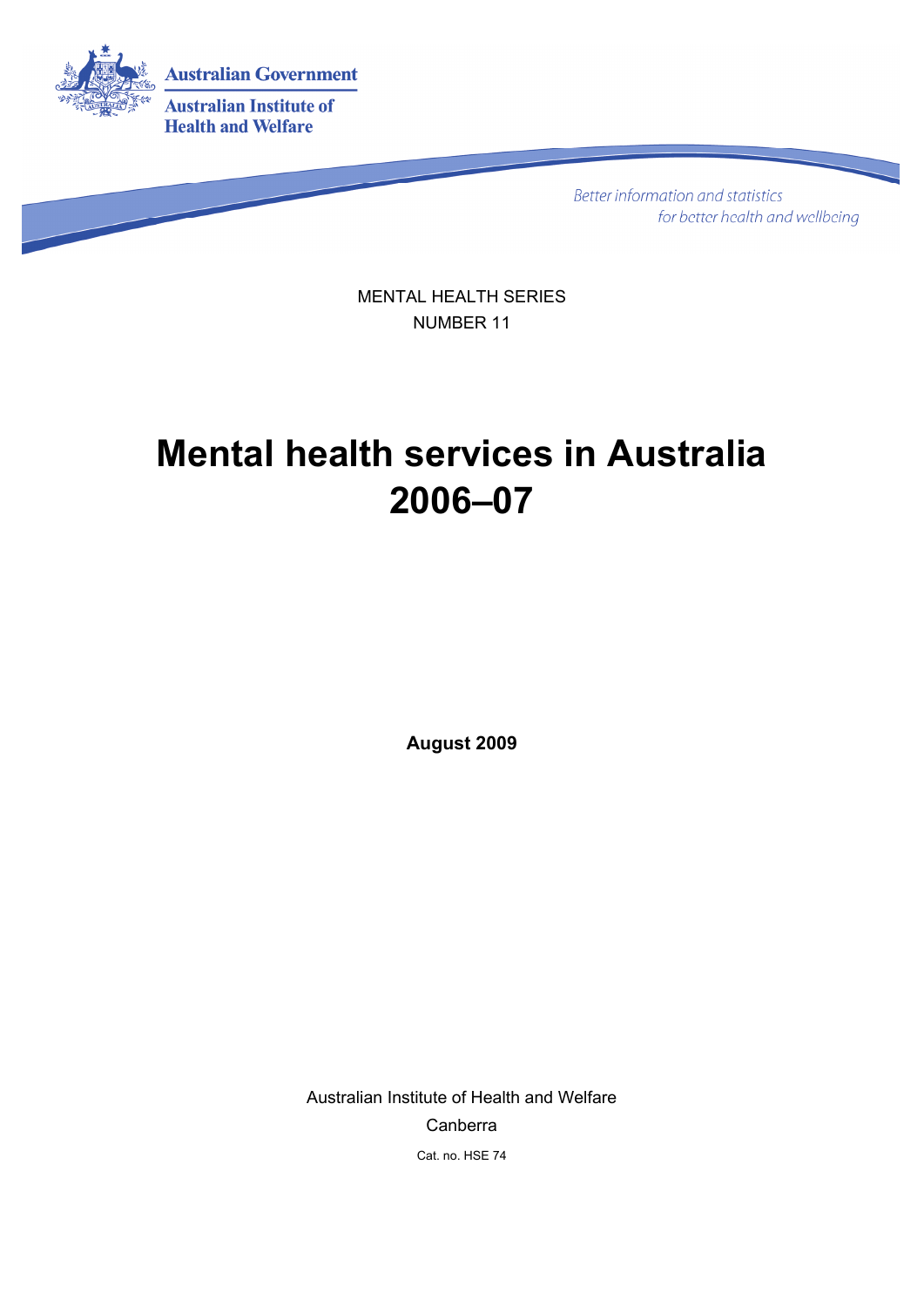#### **The Australian Institute of Health and Welfare is Australia's national health and welfare statistics and information agency. The Institute's mission is**  *better information and statistics for better health and wellbeing***.**

© Australian Institute of Health and Welfare 2009.

This work is copyright. Apart from any use as permitted under the *Copyright Act 1968*, no part may be reproduced without prior written permission from the Australian Institute of Health and Welfare. Requests and enquiries concerning reproduction and rights should be directed to the Head, Media and Communications Unit, Australian Institute of Health and Welfare, GPO Box 570, Canberra ACT 2601.

This publication is part of the Australian Institute of Health and Welfare's Mental health series. A complete list of the Institute's publications is available from the Institute's website <www.aihw.gov.au>.

ISSN 1443-6795 ISBN 978 1 74024 953 9

#### **Suggested citation**

Australian Institute of Health and Welfare 2009. Mental health services in Australia 2006–07. Mental health series no. 11. Cat. no. HSE 74. Canberra: AIHW.

#### **Australian Institute of Health and Welfare**

Board Chair Hon. Peter Collins, AM, QC

Director Penny Allbon

Any enquiries about or comments on this publication should be directed to:

Mental Health Services Unit Australian Institute of Health and Welfare GPO Box 570 Canberra ACT 2601 Phone: (02) 6244 1000 Email: mentalhealth@aihw.gov.au

Published by the Australian Institute of Health and Welfare Printed by Blue Star Print Group

> **Please note that there is the potential for minor revisions of data in this report. Please check the online version at <www.aihw.gov.au> for any amendments.**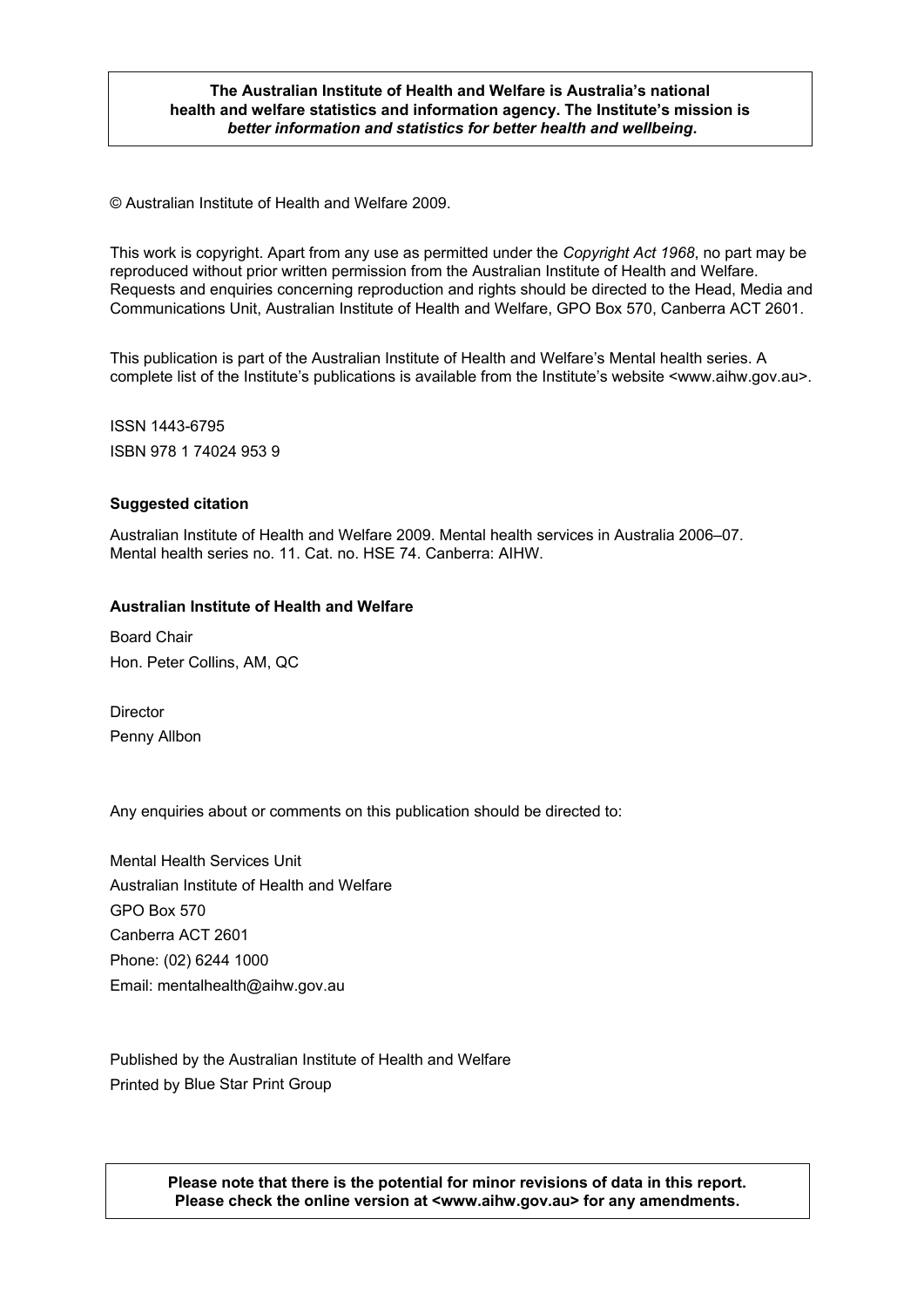### **Foreword**

*Mental health services in Australia 2006–07* is the eleventh in the series of mental health reports produced by the Australian Institute of Health and Welfare. It provides a detailed picture of the national response to the mental health care needs of Australians. The report assembles a diverse range of 2006–07 data, and where available 2007–08 data, on Australian mental health consumers; their use of mental health services and the resources allocated by the Australian and state and territory governments to care for them.

The cooperation and advice of state and territory health authorities, the Australian Government and other stakeholders is vital to the production of this report. However, while based on jurisdictional data, the report reflects the AIHW's expertise in applying impartial analysis to the raw data, to produce information and analysis that informs the community and policy makers.

This year, the report includes scene-setting summary data from the second National Survey of Mental Health and Wellbeing which was conducted in 2007 by the Australian Bureau of Statistics. Data from the survey have been used to estimate that 3.2 million, or 20%, of Australians experienced symptoms of a mental disorder in the 12 months prior to the survey, confirming the importance of mental health as a health issue in Australian society.

The report provides data from the Institute's National Mental Health Establishments Database, providing detailed information on specialised mental health expenditure, beds and staffing. The report also includes data on mental health-related service provision from other Institute databases: the National Hospital Morbidity Database, the National Community Mental Health Care Database, the National Residential Mental Health Care Database, the Commonwealth, State/Territory Disability Agreement Database and the Supported Accommodation Assistance Program data collection. Mental health-related data are also provided on emergency department occasions of service, pharmaceuticals and Medicare services.

At this stage of data development, the information we can provide is limited to the number of services, or visits, or prescriptions delivered across Australia. We still have very little information about the number of people involved, or the services used per person. This remains an important data gap that can only be addressed by connecting information for mental health consumers within and across various data sets. This might be achieved by a range of strategies including data linkage as well as the information that might flow from the implementation of e-health.

Timeliness is another area where improvement is needed. Mental health data flows in a complex pathway from the recording of the data by mental health service providers to the analysis of the validated information for this report. This whole process is currently under review within all areas of the health and welfare system as a result of the desire of the Council of Australian Governments for speedier information. It is my objective that next year's information will be reported earlier to reflect the various needs at all levels of government and community.

Penny Allbon Director August 2009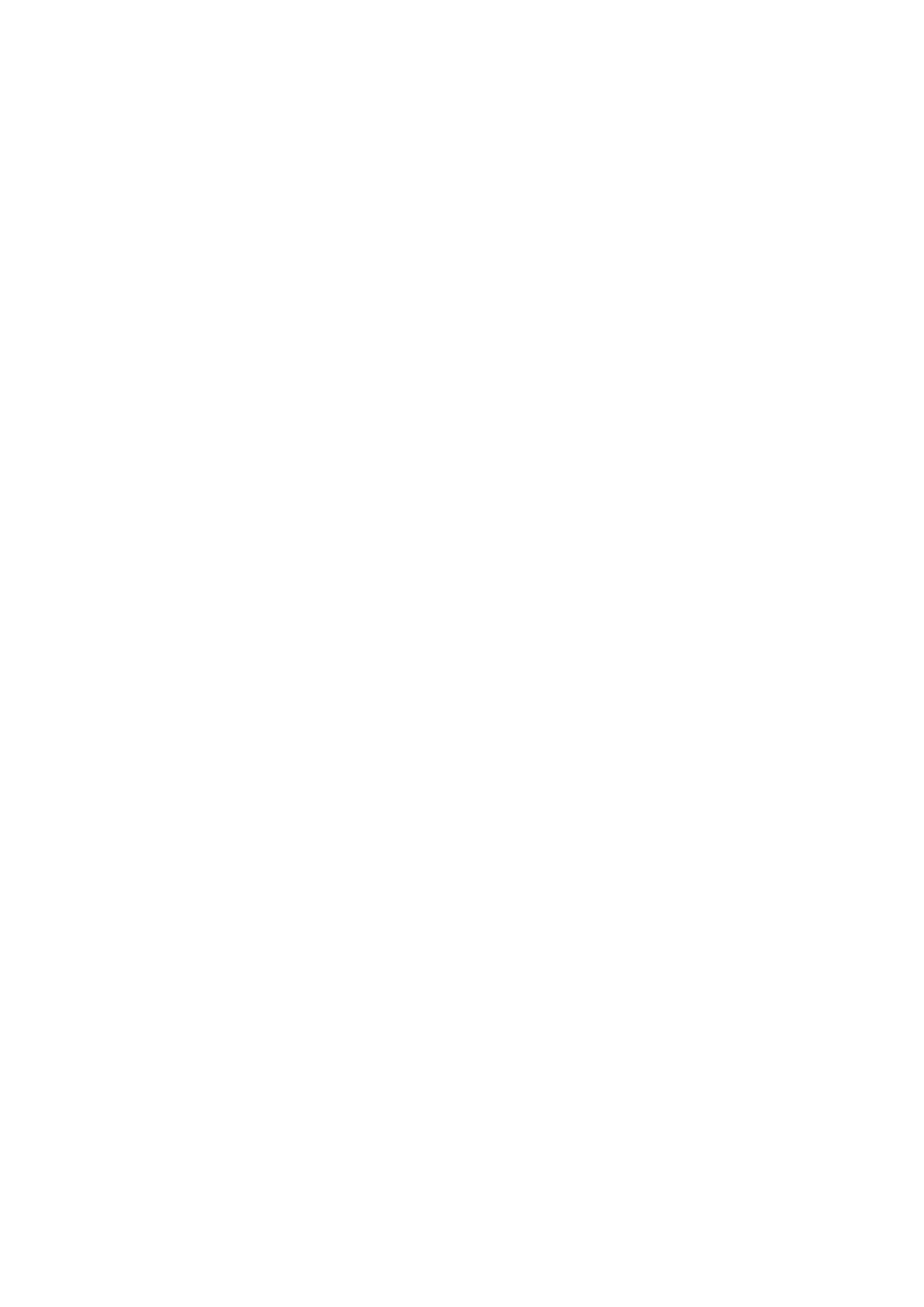## **Contents**

| 1                       |                                                                     |                                                                                 |  |  |  |
|-------------------------|---------------------------------------------------------------------|---------------------------------------------------------------------------------|--|--|--|
|                         | 1.1                                                                 |                                                                                 |  |  |  |
|                         | 1.2                                                                 |                                                                                 |  |  |  |
|                         | 1.3                                                                 |                                                                                 |  |  |  |
|                         | 1.4                                                                 |                                                                                 |  |  |  |
|                         | 1.5                                                                 |                                                                                 |  |  |  |
| $\overline{2}$          |                                                                     |                                                                                 |  |  |  |
|                         | 2.1                                                                 |                                                                                 |  |  |  |
|                         | 2.2                                                                 |                                                                                 |  |  |  |
|                         | 2.3                                                                 |                                                                                 |  |  |  |
|                         | 2.4                                                                 |                                                                                 |  |  |  |
|                         | 2.5                                                                 | Mental health-specific Medicare Benefits Schedule items for general practice 18 |  |  |  |
| 3                       |                                                                     |                                                                                 |  |  |  |
|                         | 3.1                                                                 |                                                                                 |  |  |  |
|                         | 3.2                                                                 | Mental health-related emergency department occasions of service24               |  |  |  |
|                         | 3.3                                                                 |                                                                                 |  |  |  |
| $\overline{\mathbf{4}}$ |                                                                     | Community mental health care and hospital outpatient services 31                |  |  |  |
|                         | 4.1                                                                 |                                                                                 |  |  |  |
|                         | 4.2                                                                 |                                                                                 |  |  |  |
|                         | 4.3                                                                 |                                                                                 |  |  |  |
|                         | 4.4                                                                 |                                                                                 |  |  |  |
|                         | 4.5                                                                 |                                                                                 |  |  |  |
|                         | 4.6                                                                 |                                                                                 |  |  |  |
|                         | 4.7                                                                 |                                                                                 |  |  |  |
|                         | 4.8                                                                 |                                                                                 |  |  |  |
|                         | 4.9                                                                 |                                                                                 |  |  |  |
| 5                       | Ambulatory-equivalent mental health-related admitted patient care42 |                                                                                 |  |  |  |
|                         | 5.1                                                                 |                                                                                 |  |  |  |
|                         | 5.2                                                                 |                                                                                 |  |  |  |
|                         | 5.3                                                                 |                                                                                 |  |  |  |
|                         | 5.4                                                                 |                                                                                 |  |  |  |
|                         | 5.5                                                                 |                                                                                 |  |  |  |
|                         | 5.6                                                                 |                                                                                 |  |  |  |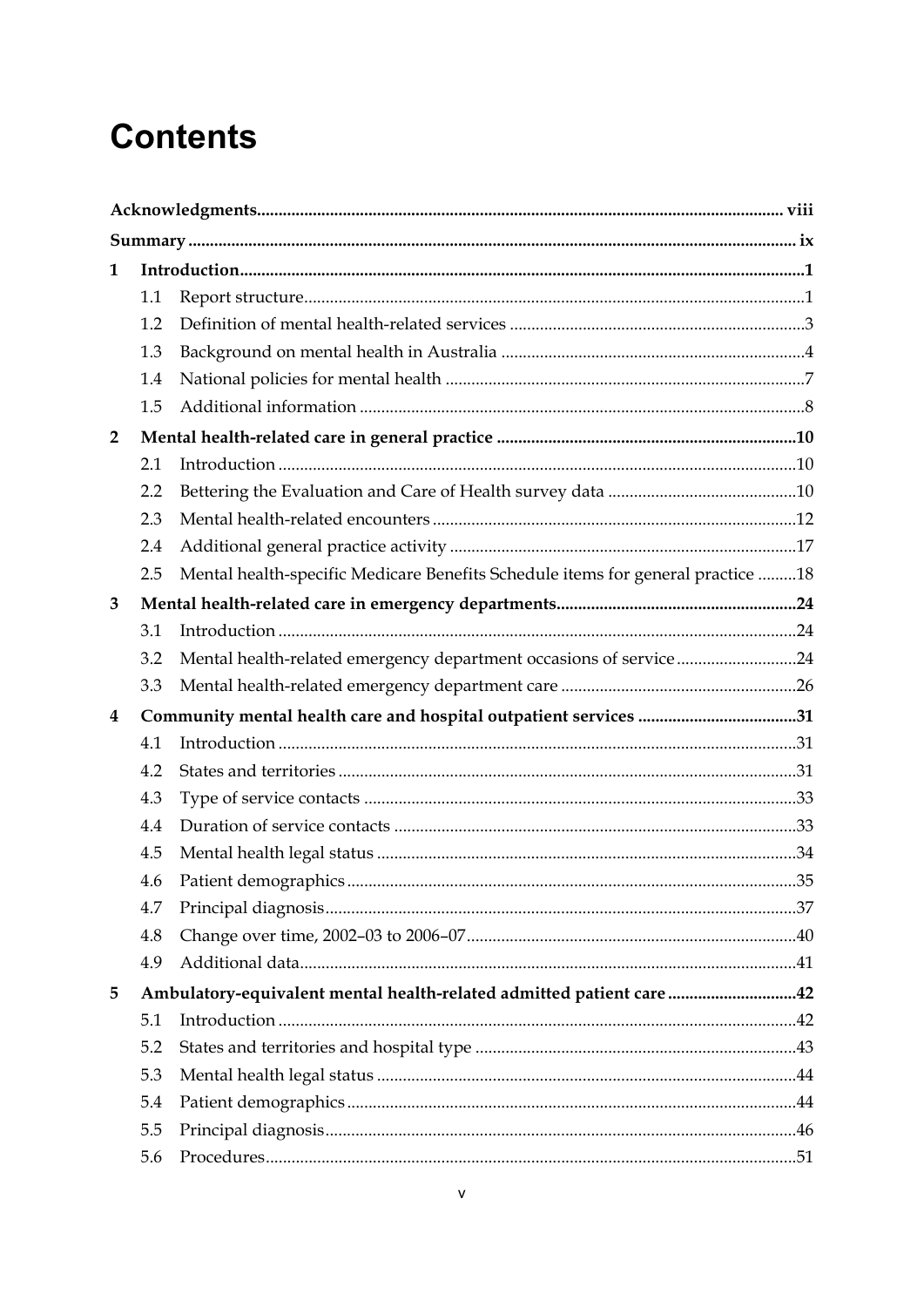|    | 5.7                                                                         |                                                                           |  |  |
|----|-----------------------------------------------------------------------------|---------------------------------------------------------------------------|--|--|
|    | 5.8                                                                         |                                                                           |  |  |
| 6  |                                                                             |                                                                           |  |  |
|    | 6.1                                                                         |                                                                           |  |  |
|    | 6.2                                                                         | People accessing MBS-subsidised psychiatrist and allied health services55 |  |  |
|    | 6.3                                                                         |                                                                           |  |  |
| 7  |                                                                             |                                                                           |  |  |
|    | 7.1                                                                         |                                                                           |  |  |
|    | 7.2                                                                         |                                                                           |  |  |
|    | 7.3                                                                         |                                                                           |  |  |
|    | 7.4                                                                         |                                                                           |  |  |
|    | 7.5                                                                         |                                                                           |  |  |
|    | 7.6                                                                         |                                                                           |  |  |
| 8  |                                                                             |                                                                           |  |  |
|    | 8.1                                                                         |                                                                           |  |  |
|    | 8.2                                                                         |                                                                           |  |  |
|    | 8.3                                                                         |                                                                           |  |  |
|    | 8.4                                                                         |                                                                           |  |  |
|    | 8.5                                                                         |                                                                           |  |  |
|    | 8.6                                                                         |                                                                           |  |  |
|    | 8.7                                                                         |                                                                           |  |  |
|    | 8.8                                                                         |                                                                           |  |  |
| 9  | Mental health-related Supported Accommodation Assistance Program services99 |                                                                           |  |  |
|    | 9.1                                                                         |                                                                           |  |  |
|    | 9.2                                                                         | SAAP clients with mental health-related closed support periods 101        |  |  |
|    | 9.3                                                                         |                                                                           |  |  |
| 10 |                                                                             |                                                                           |  |  |
|    |                                                                             |                                                                           |  |  |
|    |                                                                             |                                                                           |  |  |
|    |                                                                             |                                                                           |  |  |
|    |                                                                             |                                                                           |  |  |
| 11 |                                                                             |                                                                           |  |  |
|    |                                                                             |                                                                           |  |  |
|    |                                                                             |                                                                           |  |  |
|    |                                                                             |                                                                           |  |  |
| 12 |                                                                             |                                                                           |  |  |
|    |                                                                             |                                                                           |  |  |
|    |                                                                             |                                                                           |  |  |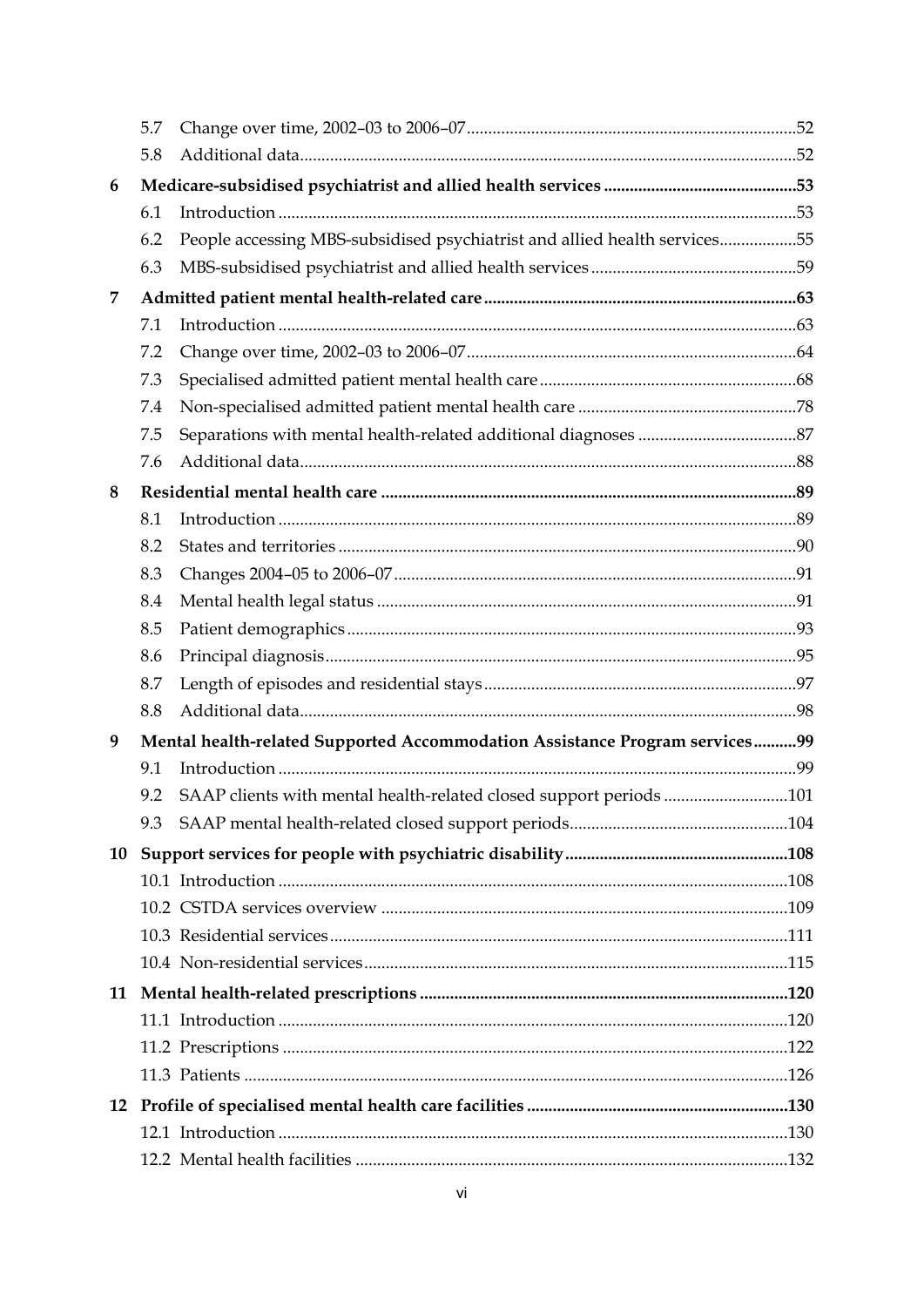|    | 12.4 Staffing of state and territory specialist mental health facilities138             |      |  |  |  |
|----|-----------------------------------------------------------------------------------------|------|--|--|--|
|    |                                                                                         |      |  |  |  |
| 13 |                                                                                         |      |  |  |  |
|    |                                                                                         |      |  |  |  |
|    |                                                                                         |      |  |  |  |
| 14 |                                                                                         |      |  |  |  |
|    |                                                                                         |      |  |  |  |
|    | 14.2 Recurrent expenditure on state and territory specialised mental health services150 |      |  |  |  |
|    |                                                                                         |      |  |  |  |
|    | 14.4 Australian Government expenditure on Medicare-subsidised mental                    |      |  |  |  |
|    | 14.5 Australian Government expenditure on mental health-related medications 160         |      |  |  |  |
|    | 14.6 Total Australian Government expenditure on mental health-related services164       |      |  |  |  |
|    |                                                                                         |      |  |  |  |
|    | 14.8 Funding and expenditure for all mental health-related services 167                 |      |  |  |  |
| 15 |                                                                                         |      |  |  |  |
|    |                                                                                         |      |  |  |  |
|    |                                                                                         |      |  |  |  |
|    |                                                                                         |      |  |  |  |
|    |                                                                                         |      |  |  |  |
|    |                                                                                         |      |  |  |  |
|    |                                                                                         |      |  |  |  |
|    |                                                                                         |      |  |  |  |
|    |                                                                                         |      |  |  |  |
|    |                                                                                         |      |  |  |  |
|    |                                                                                         |      |  |  |  |
|    |                                                                                         |      |  |  |  |
|    |                                                                                         |      |  |  |  |
|    | Appendix 4: Codes used to define mental health-related general practice encounters      | .220 |  |  |  |
|    |                                                                                         |      |  |  |  |
|    |                                                                                         |      |  |  |  |
|    |                                                                                         |      |  |  |  |
|    |                                                                                         |      |  |  |  |
|    |                                                                                         |      |  |  |  |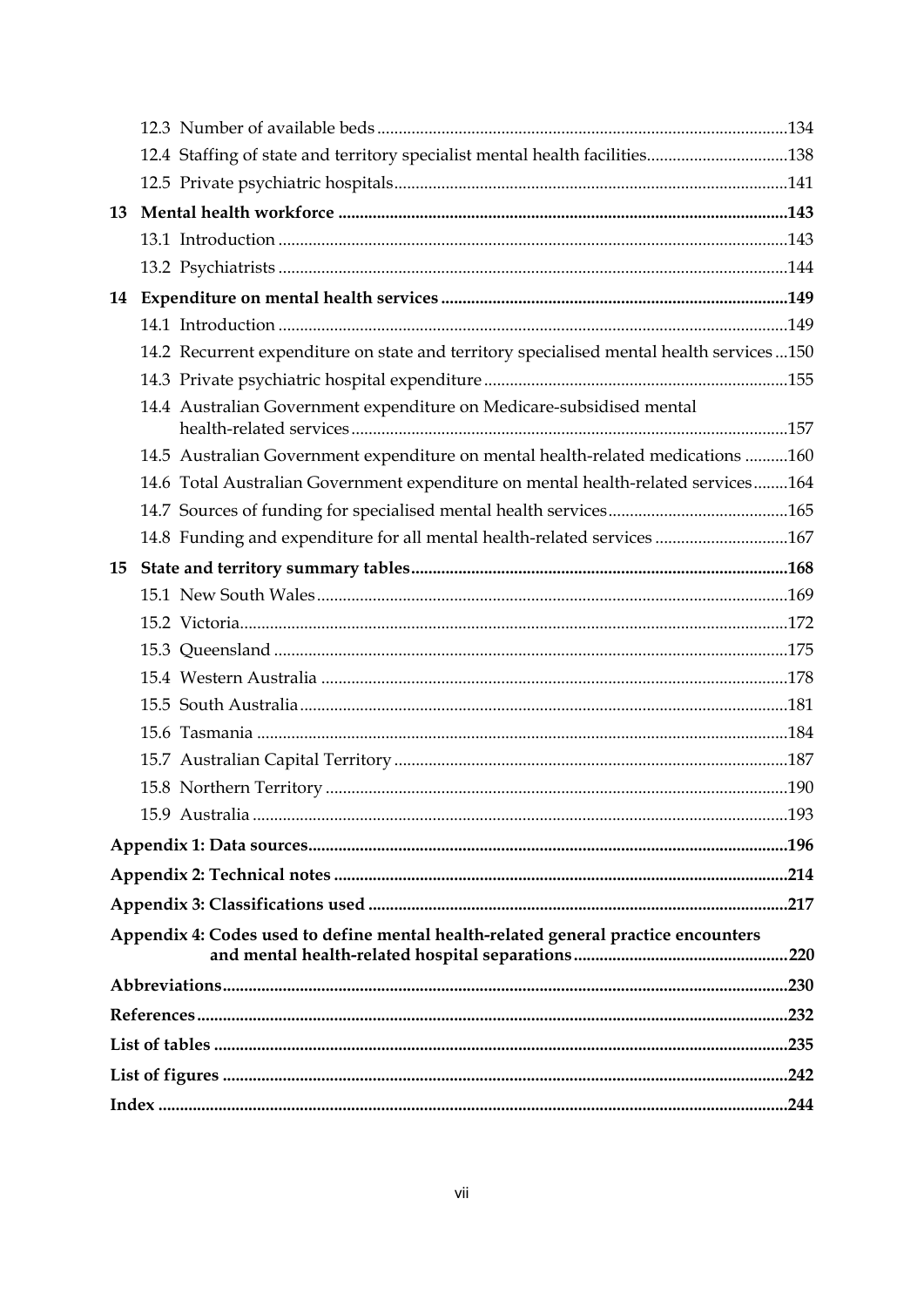## **Acknowledgments**

This report would not have been possible without the valued cooperation and effort of the data providers in the health authorities of the states and territories. The Australian Institute of Health and Welfare (AIHW) would like to express its appreciation for their timely supply of the data and their assistance with the data validation process. The AIHW also wishes to thank the members of the Mental Health Standing Committee's Mental Health Information Strategy Subcommittee, who provided input and advice on the report's structure and content. In addition, the AIHW would like to acknowledge the funding, assistance and data provided by the Australian Government Department of Health and Ageing and their consultants Buckingham and Associates Pty Ltd and Strategic Data Pty Ltd.

Within the AIHW, the key contributors to this report were Lyle Baker, Roxanne Foster, Rachelle Graham, Chaye Hosie, Nikki Schroder and Michelle Shek, with assistance from Gary Hanson and Jenny Hargreaves.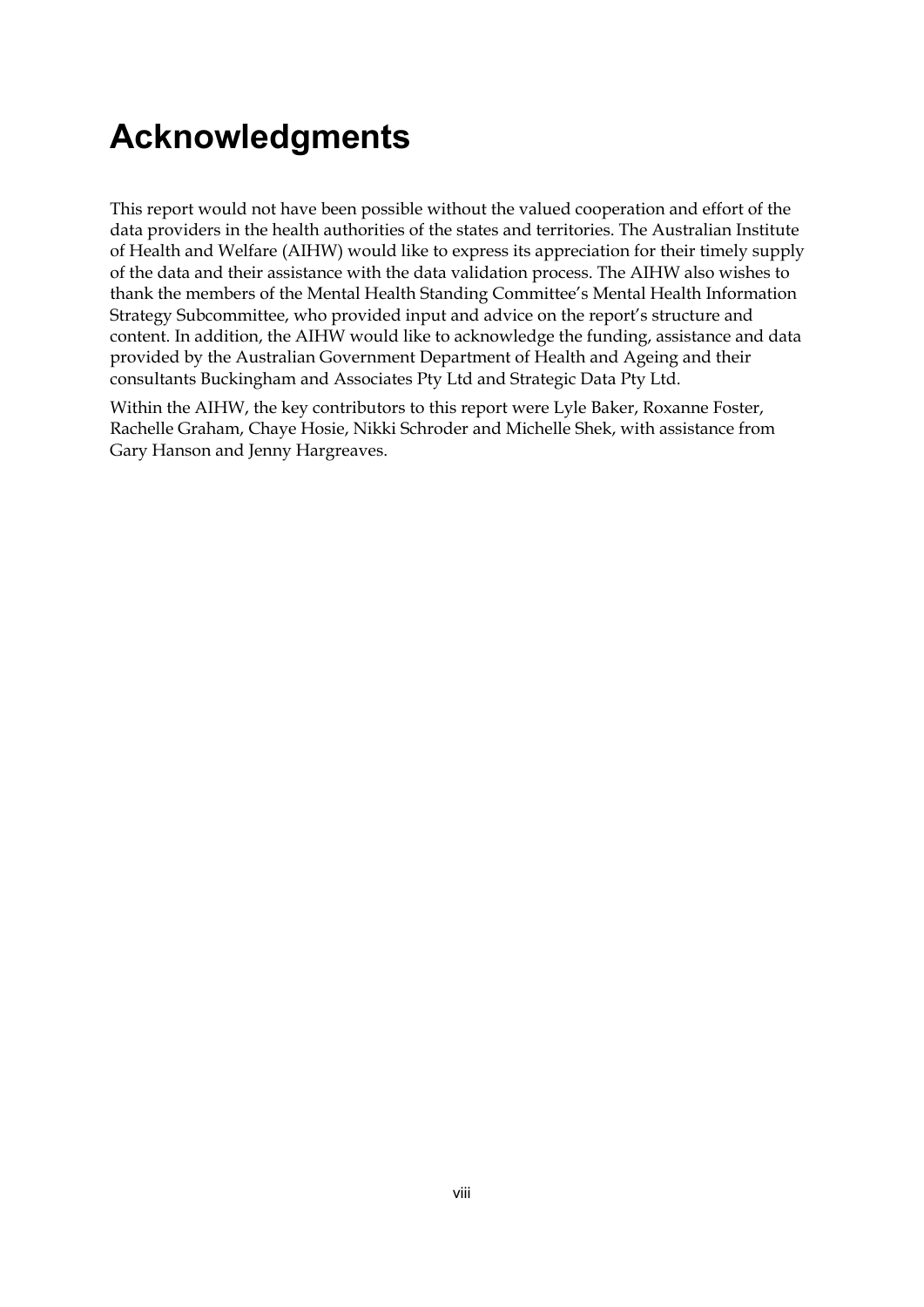# **Summary**

The latest National Survey of Mental Health and Wellbeing conducted in 2007 by the Australian Bureau of Statistics (ABS 2008a) estimates that 3.2 million, or 20%, of the population had experienced symptoms of a mental disorder in the 12 months prior to the survey. This report on Australian mental health services provides detailed information on the national response to the mental health care needs of Australians using a range of AIHW and other data sources.

### **Service provision**

- General practitioners (GPs) are often a first contact point for mental health concerns. In 2007–08, the BEACH survey estimated that over 11.9 million GP-patient encounters involved management of a mental health issue. These GP encounters increased by an annual average of 4.4% from 2003–04 to 2007–08.
- Medicare provides specific payments for some GP mental health-related encounters, such as the preparation or review of GP mental health care plans. These *Medicare Benefits Schedule* (MBS)-subsidised mental health items were introduced in November 2006. In 2006–07 there were nearly 550,000 claims against these items and in 2007–08 there were almost 1.2 million claims.
- In November 2006, the MBS was also extended to cover specific allied mental health services. In 2006–07 there were approximately 2.6 million claims for subsidised psychiatrist, psychologist and other allied health professional services and in 2007–08 there were 3.9 million claims.
- Community mental health services and hospital outpatient services also provide care for mental health consumers, with close to 6 million mental health-related service contacts in 2006–07, a 5.3% increase from 2005–06.
- Mental health care is provided to admitted patients in public acute, public psychiatric and private hospitals. In 2006–07, there were over 209,000 mental health-related separations for admitted patients. Over the 5 years to 2006–07, the average annual rate of increase for admitted patient mental health-related separations was 2.2%.
- In 2007–08, there were 20 million mental health-related prescriptions subsidised by the *Pharmaceutical Benefits Scheme* (and for veterans), accounting for just over one in ten of all prescription claims, costing over \$700 million. Prescriptions for antipsychotics (49%) and antidepressants (43%) accounted for the majority of the spending.

### **Expenditure and resources**

• Expenditure on state and territory mental health services increased by an annual average of 5.6% (adjusted for inflation) between 2002–03 and 2006–07, to \$3,040 million. Specialised psychiatric wards in public acute hospitals and community mental health care services experienced annual average increases in expenditure of 7.2% and 5.9%, respectively, while stand alone public psychiatric hospital expenditure remained relatively stable.